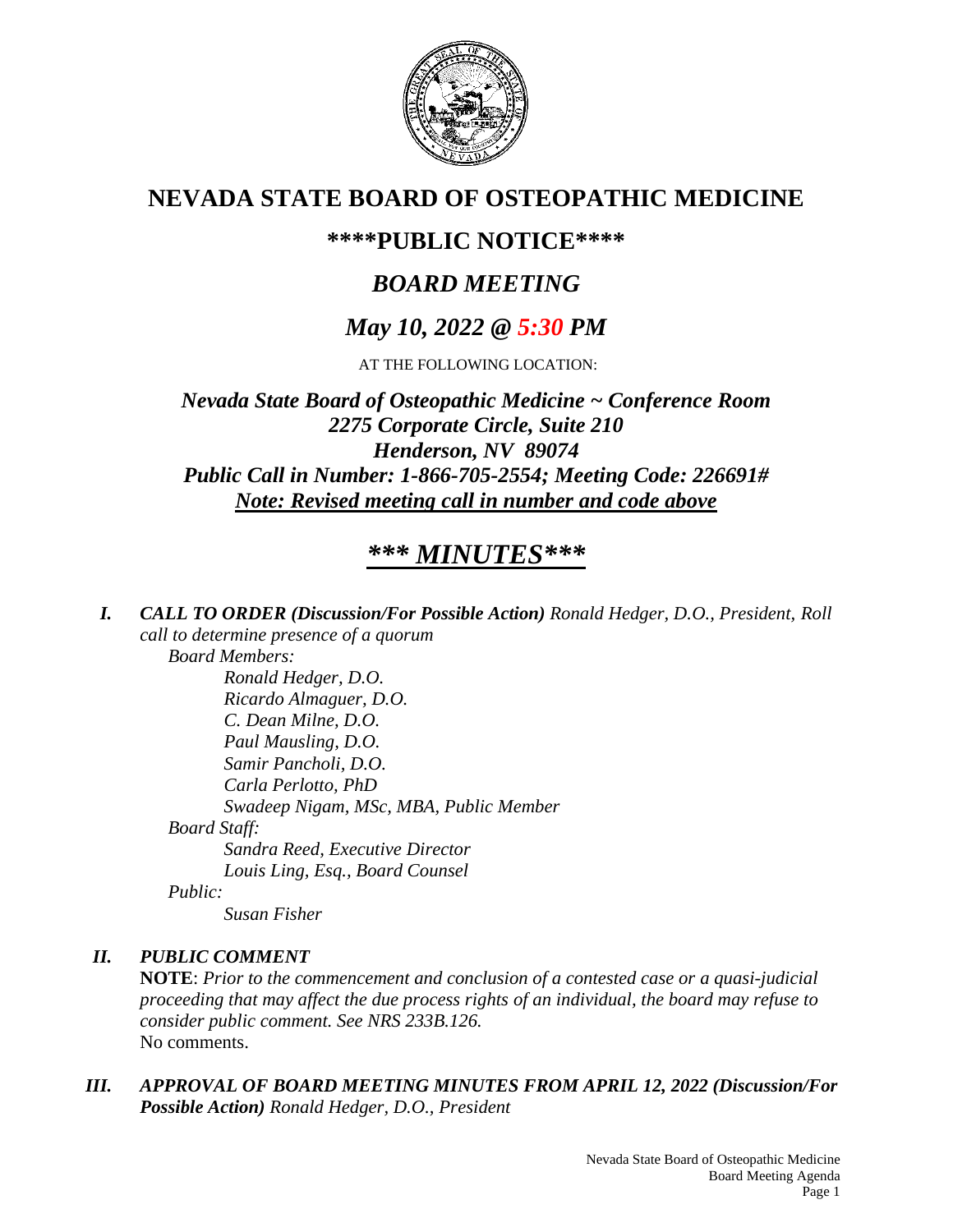Mr. Nigam made a motion to approve the minutes from April 12, 2022; seconded by Dr. Perlotto. There being no discussion, the minutes were approved by the Board.

# *IV. CONSENT AGENDA TO GRANT LICENSURE FOR OSTEOPATHIC PHYSICIANS, PHYSICIAN ASSISTANTS, SPECIAL EVENT AND SPECIAL LICENSES*

*(Discussion/For Possible Action) Ronald Hedger, D.O., President Under this item the Board may consider the recommendations of the Executive Director and/or President/Vice President to grant licensure to the below listed applicants. The Board may remove any applicant's name from the consent motion but may not discuss the contents of the application for licensure without the applicant present following proper notice pursuant to the open meeting law.*

#### **Osteopathic Physician Name Specialty**

*Daryl Callahan, D.O. Family Medicine Matthew Gray, D.O. Anesthesiology David Ho, D.O. Radiology, Diagnostic Ngoc-Tram Huynh, D.O. Family Medicine Chad Jensen, D.O. Anesthesiology Christopher King, D.O. Internal Medicine Nathan Lowe, D.O. Family Medicine Natalia McGrew, D.O. Family Medicine Qazi Mohsin, D.O. Internal Medicine Cheryl Niblo, D.O. Pathology, Forensic Kushal Patel, D.O. Internal Medicine Leonard Scarpinato, D.O. Internal Medicine Jessica Tullington, D.O. General Surgery Eric Tung, D.O. Psychiatry Inna Yaskin, D.O. Internal Medicine*

*Erika Arizabal, PA-C Active-Not Working Janice Jaene Bautista, PA-C Charles Weintz, D.O. Lena Burk, PA-C Active-Not Working Steven Evans, PA-C Jawad Jilani, D.O. Maria Vera Leon, PA-C Trent Leavitt, DO Starlita Moss, PA-C Travis Snyder, D.O. Nicole Nelson, PA-C Jawad Jilani, D.O. Sandy Peng, PA-C Active-Not Working Taylor Scott, PA-C Michael Allen, D.O. Nyat Tewolde, PA-C Michael Lemon, D.O. Christy Waters, PA-C Active-Not Working* 

*Marie Hewett, D.O. Physical Medicine & Rehabilitation Seema Khurana, D.O. Physical Medicine & Rehabilitation Hunter Vincent, D.O. Physical Medicine & Rehabilitation Stephanie Yagi, D.O. Pathology, Anatomic/Clinical*

### *Physician Assistant Supervising Physician*

#### *Effective 07/01/2022*

*Special Licenses NRS.633.411: Dana De Kruyf, D.O. UNLV – General Surgery*

Dr. Perlotto made a motion to approve the licensees as written; seconded by Mr. Nigam. There being no discussion, the Board approved licensure.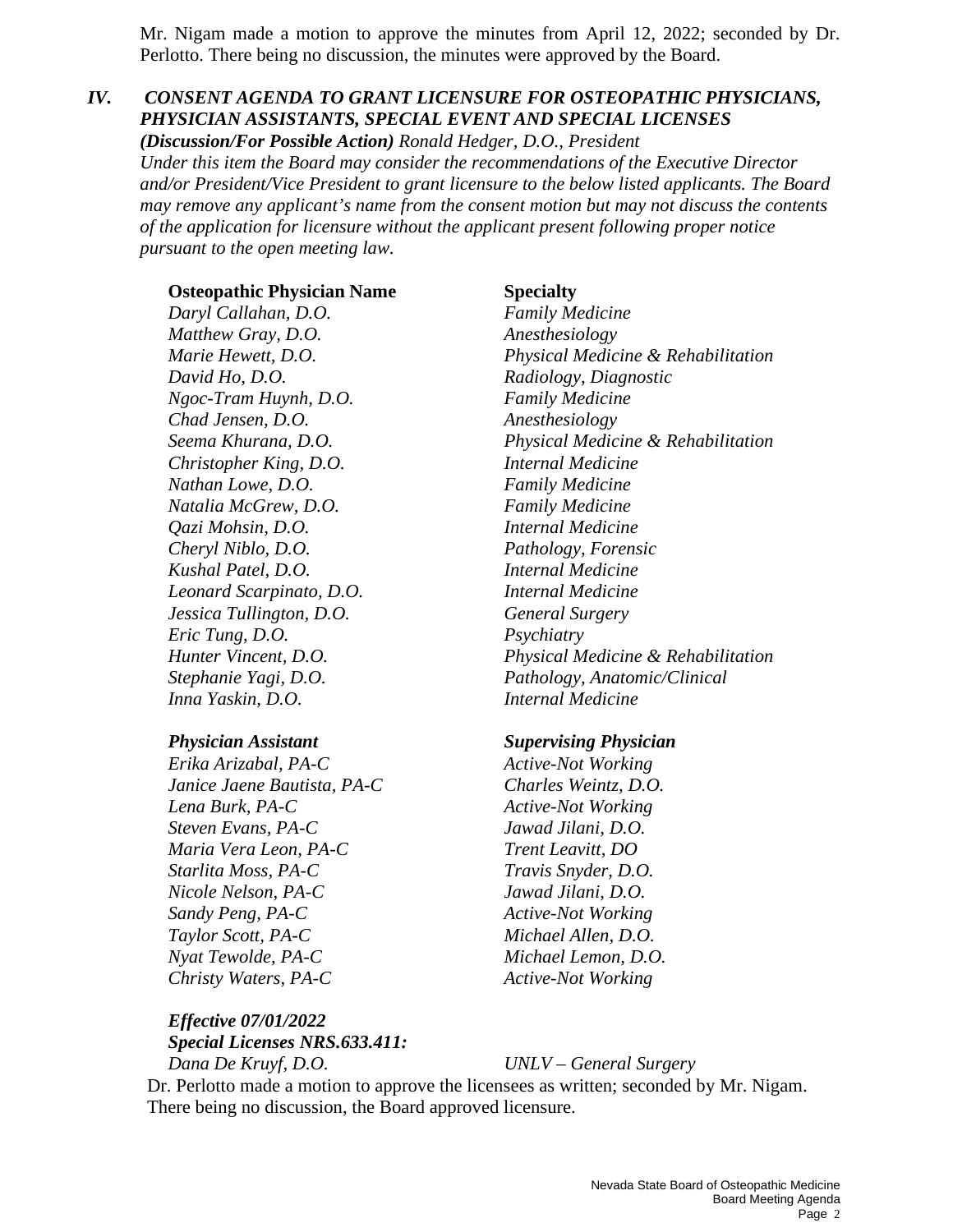# *V. +CONSIDERATION/APPROVAL OF SETTLEMENT AGREEMENT AND ORDER REGARDING ROBERT MERRILL, D.O., (Discussion/For Possible Action) (Board may go into closed session pursuant to NRS 241.030 to move to a closed session because the*

*discussion will have to do with this applicant's character, alleged misconduct, professional competence, or similar items). Ronald Hedger, D.O., President*

Mr. Ling explained the settlement agreement had been revised based on the Board's discussion at last month's meeting. The revised agreement mirrors the agreement Dr. Merrill made with the Utah Board. Dr. Pancholi noted language on page 5, line 10 that should have been removed when the agreement was revised. Mr. Ling stated the Board could choose to pass a motion to approve the agreement upon removal of that language and having the agreement signed again by Dr. Merrill and the Investigating Board Member. Dr. Hedger made a motion to approve the settlement agreement and order with removal of the language on page 5, line 10; seconded by Dr. Perlotto. The Board voted unanimously to approve, and the motion passed.

### *VI. CONSIDERATION/ APPROVAL OF PROCESS TO HIRE EXECUTIVE DIRECTOR, (Discussion/For Possible Action) Ronald Hedger, D.O., President*

Ms. Reed proposed advertising for the availability of the Executive Director (ED) position through other state boards via the administrative collaborative, Administrators in Medicine (AIM) and FSMB through their newsletter. Another venue to advertise for the ED position, if needed, would be through the state job website. Ms. Reed would review applicants and provide a short list for interviews and final selection. A committee will be formed by volunteers who will be part of the interview and selection process. The selected applicant would likely start in early September. Dr. Hedger made a motion to proceed with hiring process as outlined by Ms. Reed; seconded by Dr. Perlotto. The Board voted unanimously to approve, and the motion passed. Ms. Reed will send an email to all board members asking for volunteers to serve on the hiring committee.

## *VII. EXECUTIVE DIRECTOR'S REPORT*

- *a. Financial Statements* Ms. Reed noted the quarterly financial statement is included with the usual monthly statements.
- *b. Licensing* Ms. Reed noted currently licensing numbers, which should increase with the start of the waived initial licensing fee in July. Dr. Perlotto suggested sending the press release announcing the waiver of initial fees to residency programs and osteopathic medical schools to notify them about the temporary waived initial licensing fee policy. Ms. Reed will work on forwarding the press release to such locations.
- *c. Comments*  Gov. Sisolak will be ending the COVID -19 state of emergency on May 20. Ms. Reed noted that the emergency license waivers will end on that date as well. Staff will notify the individuals under the license waivers about the expiration of the COVID emergency and offer options to apply for licensure with the Board.
- *VIII. LEGAL REPORT (Discussion/For Possible Action) by Louis Ling, Board Counsel and/or Chricy Harris, Deputy Attorney General* Mr. Ling had nothing to report.

## *IX. LEGISLATIVE UPDATE (Discussion/For Possible Action) by Susan Fisher, Board Government Affairs/Lobbyist*

Ms. Fisher indicated she sent the press release on the waived initial licensing fee policy to the Governor's office, various state departments and key committees. She added the feedback on the policy has been positive. Ms. Fisher attended the Governor's Health Care Provider Summit in April, and the policy was mentioned there as well. The Governor's Office will be